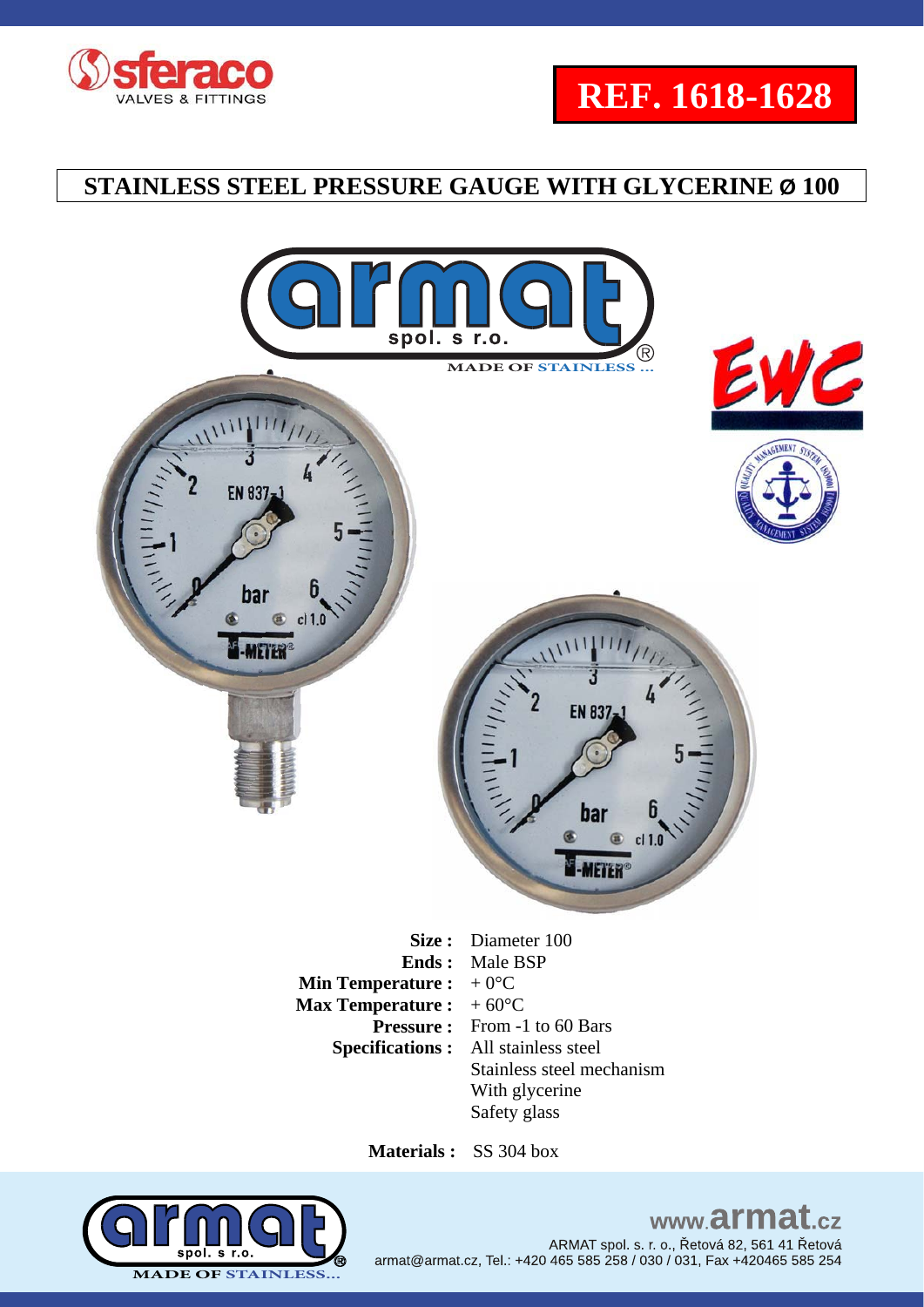

#### *SPECIFICATIONS :*

All stainless steel Stainless steel mechanism With glycerine Safety glass 1 Class Protection IP65 Bottom connection BSP threaded With vent security

#### *USE :*

Not for viscous or crystallizing liquid Min and max Temperature Ts : 0°C to +60°C

#### *RANGE :*

All stainless steel pressure gauge with glycerine Ø 100 with 1/2" BSP bottom connection , range from -1/+1 to 0/60 bars **Ref. 1618** All stainless steel pressure gauge with glycerine Ø 100 with 1/2" BSP back connection , range from -1/+1 to 0/60 bars **Ref. 1628**

### *ACCESSORIES :*



Front stainless steel flange with 3 holes at 120° for back connection type **1628** o Ø 100 **Ref. 9880112**



Steel support with screws o Ø 100 **Ref. 9880012**



SS curl PN20 Male / Female BSP o DN 1/2" **Ref. 9880208**



250 ml glycerine bottle **Ref. 9880401**



### www.armat  $c\overline{z}$

ARMAT spol. s. r. o., Řetová 82, 561 41 Řetová armat@armat.cz, Tel.: +420 465 585 258 / 030 / 031, Fax +420465 585 254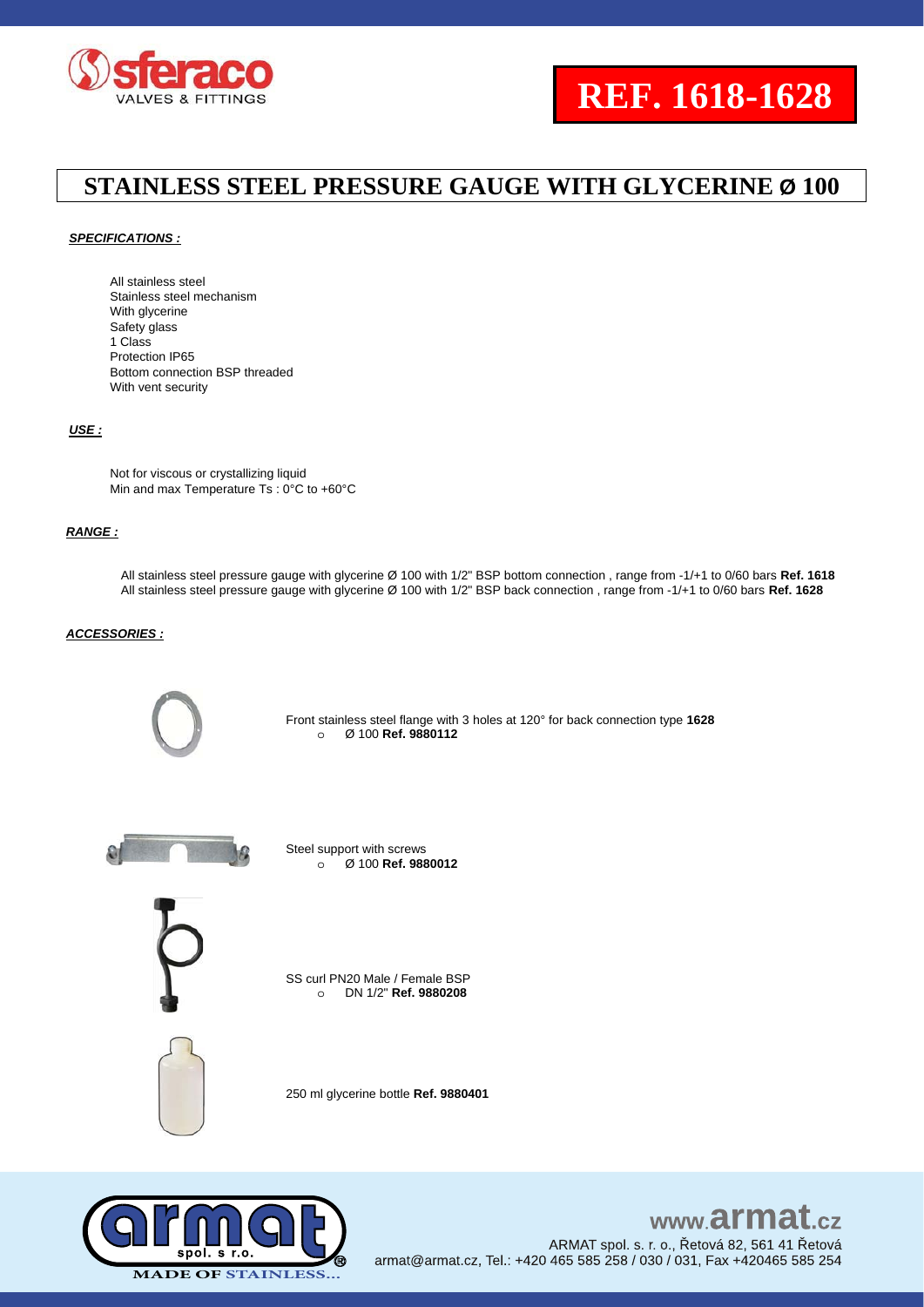

### *GRADUATIONS :*

| Range (bar) | <b>Graduation (bar)</b> |
|-------------|-------------------------|
| $-1/+1$     | 0,05                    |
| 0/1,6       | 0.02                    |
| 0/2,5       | 0.05                    |
| 0/4         | 0,1                     |
| 0/6         | 0,1                     |
| 0/10        | 0,2                     |
| 0/16        | 0,2                     |
| 0/25        | 0,5                     |
| 0/40        | 1                       |
| 0/60        | 1                       |

### *MATERIALS :*

| <b>DESIGNATION</b> | <b>MATERIALS</b> |
|--------------------|------------------|
| <b>Box</b>         | SS 304           |
| Fitting            | SS 316           |
| Mechanism          | SS 316           |
| Dial               | Aluminium        |
| Glass              | Safety glass     |
| Needle             | Aluminium        |

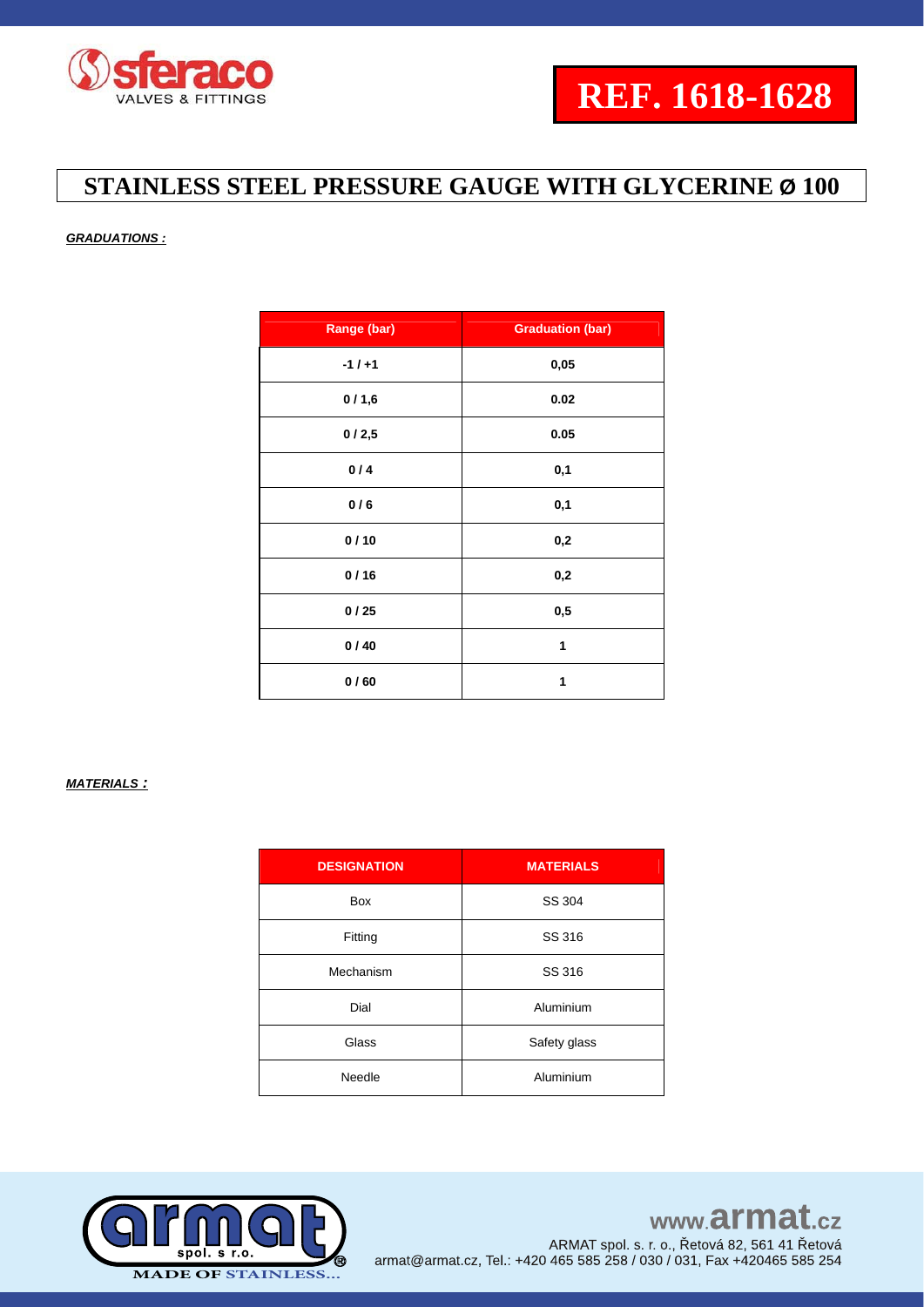

### *SIZE FOR BOTTOM CONNECTION TYPE REF. 1618 ( in mm ) :*





| Ref. | DN          | 100             |
|------|-------------|-----------------|
| 1618 | ØD1         | 100.8           |
|      | ØD2         | 98.6            |
|      | Н           | 90              |
|      | G           | <b>1/2" BSP</b> |
|      | L           | 48              |
|      | L1          | 14.5            |
|      | L2          | 16              |
|      | W           | 22              |
|      | Weight (Kg) | 0.768           |

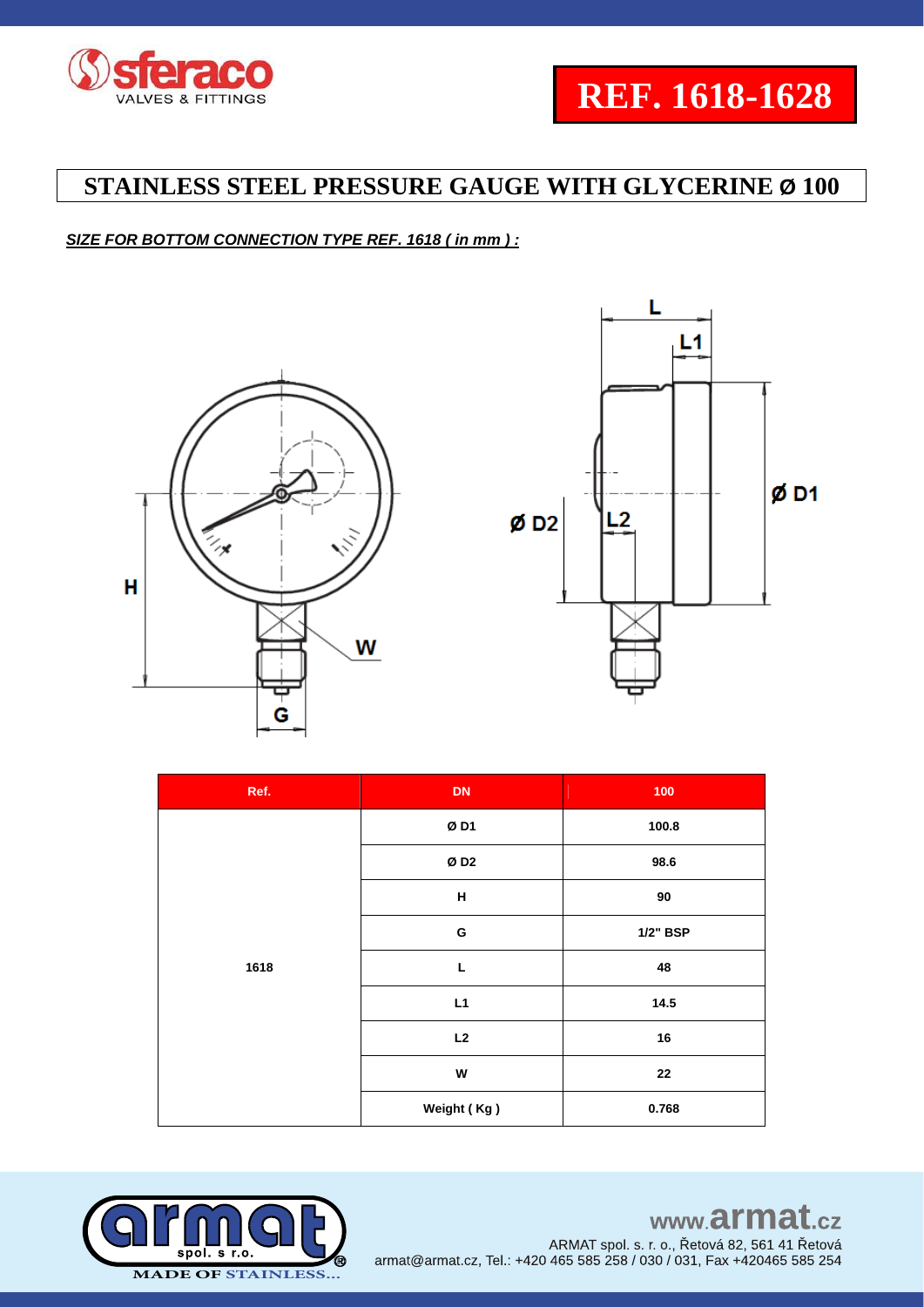

### *SIZE FOR BACK CONNECTION TYPE REF.1628 ( in mm ) :*



| Ref. | <b>DN</b>   | 100      |
|------|-------------|----------|
| 1628 | ØD1         | 112.5    |
|      | ØD2         | 101      |
|      | H1          | 86       |
|      | H2          | 30.6     |
|      | G           | 1/2" BSP |
|      | L           | 47.50    |
|      | L1          | 14.20    |
|      | W           | 22       |
|      | Weight (Kg) | 0.76     |